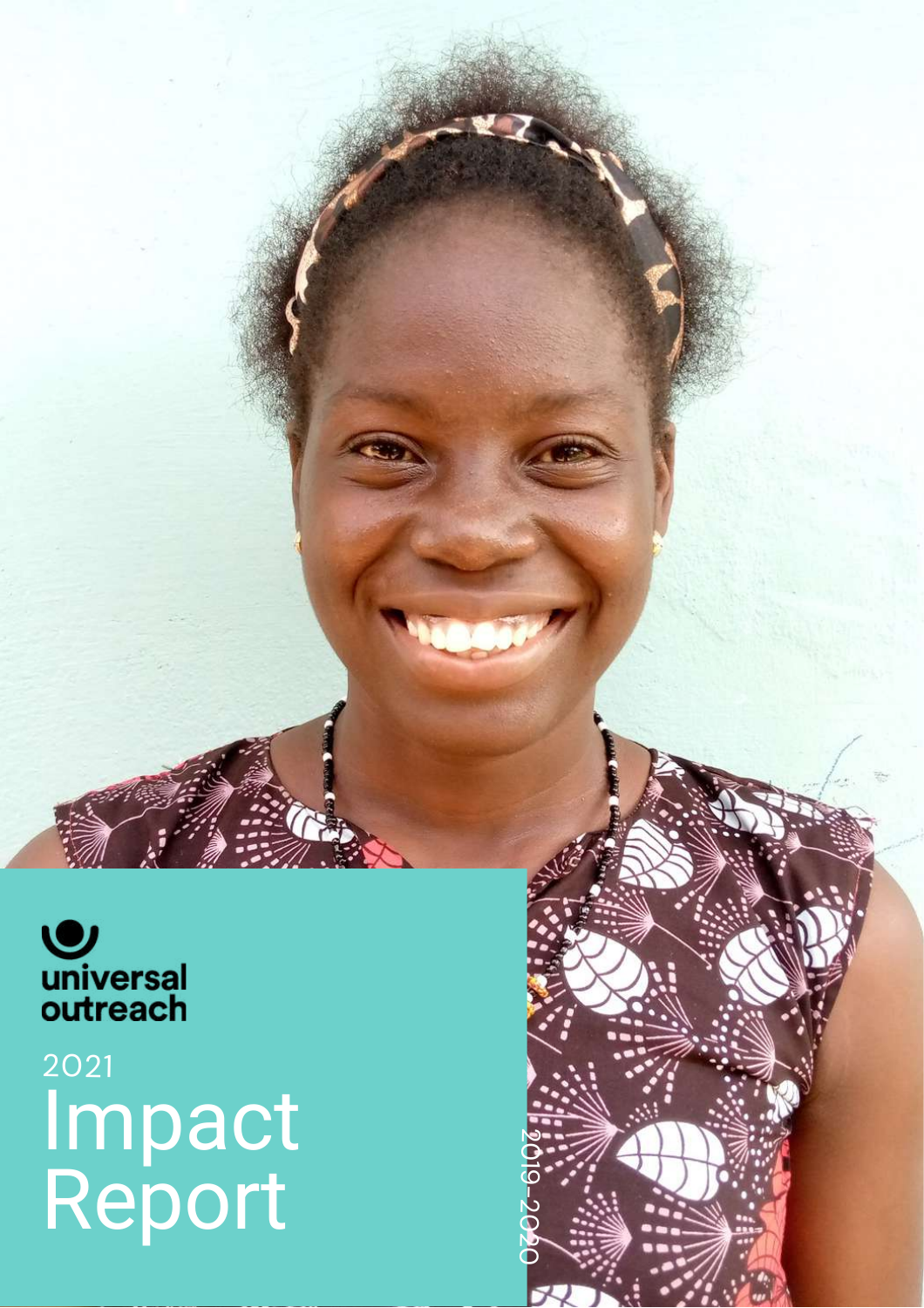# universal outreach

## Education + Economic Development



Universal Outreach Foundation believes that when educational and economic development opportunities are available, people have the resources available to create a vision for their future and achieve it.

In Liberia, West Africa 94% of the population lives on less than \$5.50/day. This makes it incredibly difficult for the average person to have access to life's most basic necessities. We're working to increase the average income in Liberia by offering scholarships, business training, skills training and niche industry development through our education and economic development programs.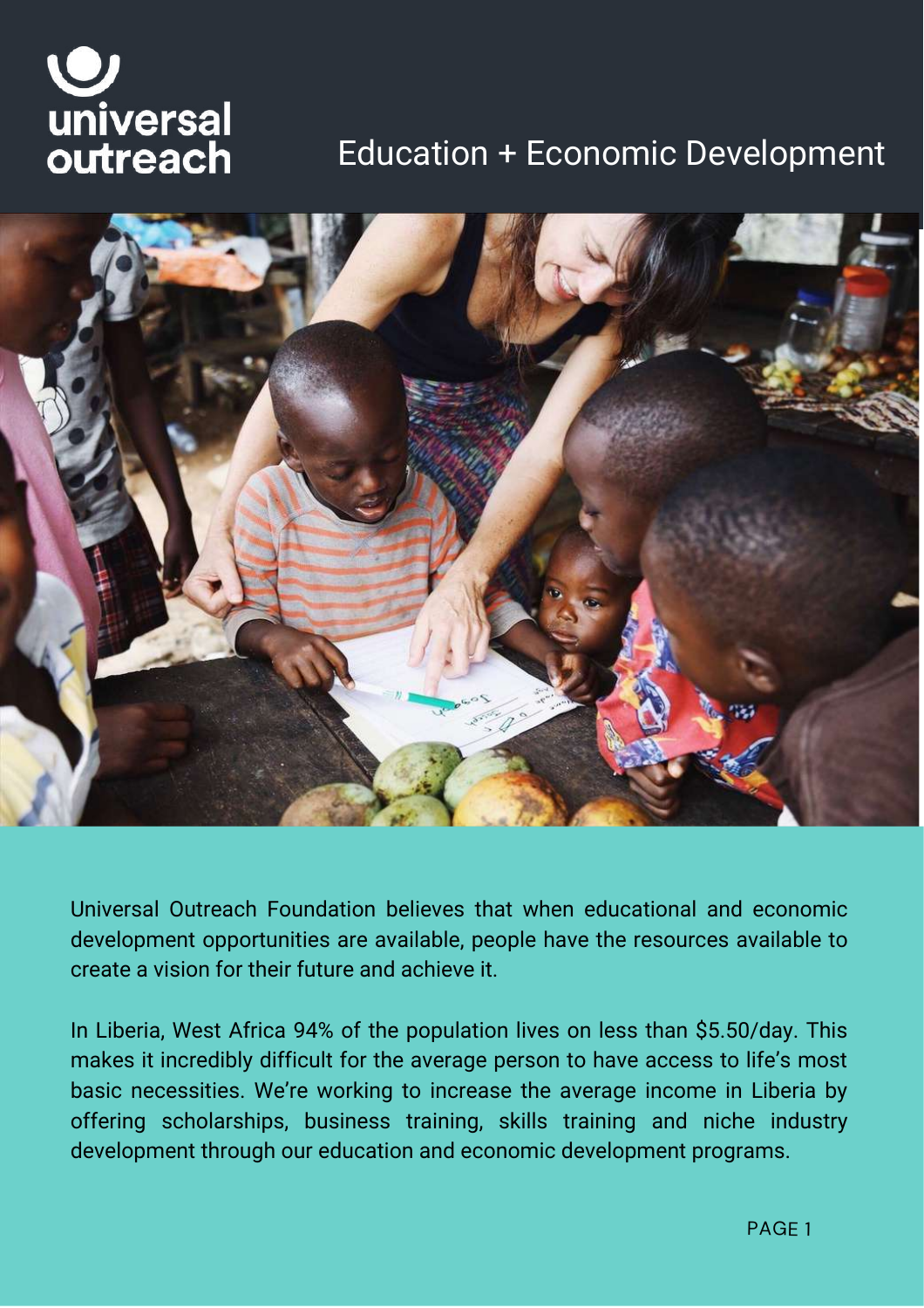# Straight Talk

## *Our Accomplishments in 2021*

- 97 Scholarships Awarded
	- 55 elementary school
	- 20 high school
	- 9 University
	- 13 Trades school
- 9 students graduate from high school and trades school
- 13,359 people participate in programs at Strive, after school resource centre
- Programs offered at Strive include music, sewing, reading, dance, biking, soccer, arts and crafts, computers and vacation school
- Global Hand Washing Day event with 3619 bars of soap provided to people in need.
- Construction starts on the Hustle Hub Business Development Centre
- House built for single mother in need
- Ensured a 10 year old girl received the surgery she needed to walk properly
- Built a latrine for Palm Bush Community
- Sponsored the Purpose Football team
- Construction starts for the youth economic development surf tourism initiative in Robertsport
- Supported the 8th Annual Liberian Surf Competition
- Provided space and resources for the Waves For Change Program in Monrovia
- 191 new beekeepers trained
- 593 people reached with extension services
- 9 new communities engaged in beekeeping
- 1774.5 gallons of honey bought
- \$40,000 CAD worth of honey sold by producers to Liberia Pure
- 209 Hives distributed
- 13 Honey extractors distributed
- 27 Smokers distributed
- 45 Bee suits distributed
- 615 gallons of coconut oil produced
- \$34,600 USD worth of coconut oil sold to Liberia Pure
- 2 communities trained in the production of coconut oil
- 10 businesses attend UOF's Business Start Up and Accelerator Program
- 100% of the businesses that participated in program were still in operation after 6 months with an average increase in income of \$300/month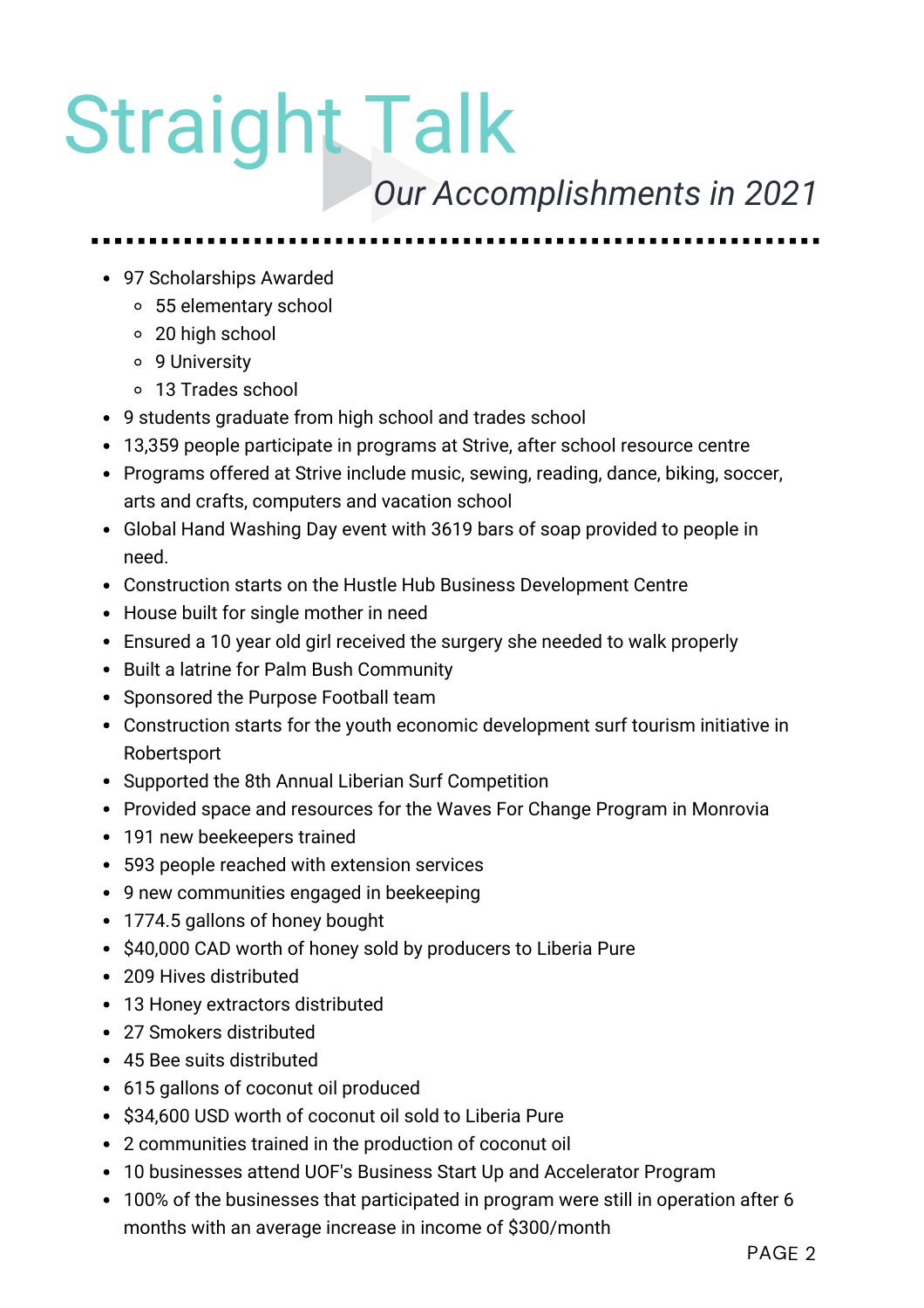# Scholarshipso<sub>7</sub> awarded

*"I obtained a diploma in plumbing thanks to my UOF scholarship. I can now provide for my family with the plumbing contracts I secure"*

**~Dyutee Daniels, trade school student**

*"The scholarship gave me relief from financial worries and stopped me from having to drop out of school.*

**~Faithjoy Weadatu, high school student**

**Meet a [scholarship](https://www.youtube.com/watch?v=PxUnIig_TzU) student**

## STRIVE **13,539**<br>People use the after school resource centre

**Top 3 Programs at Strive, UOF's After School Resource Centre:**

- **Reading for young learners**
- **Arts and Crafts**
- **Vacation School Program**

**76% of the students improved their reading ability.**

**"Now I can sound out my letters" ~ Victoria Tetteh**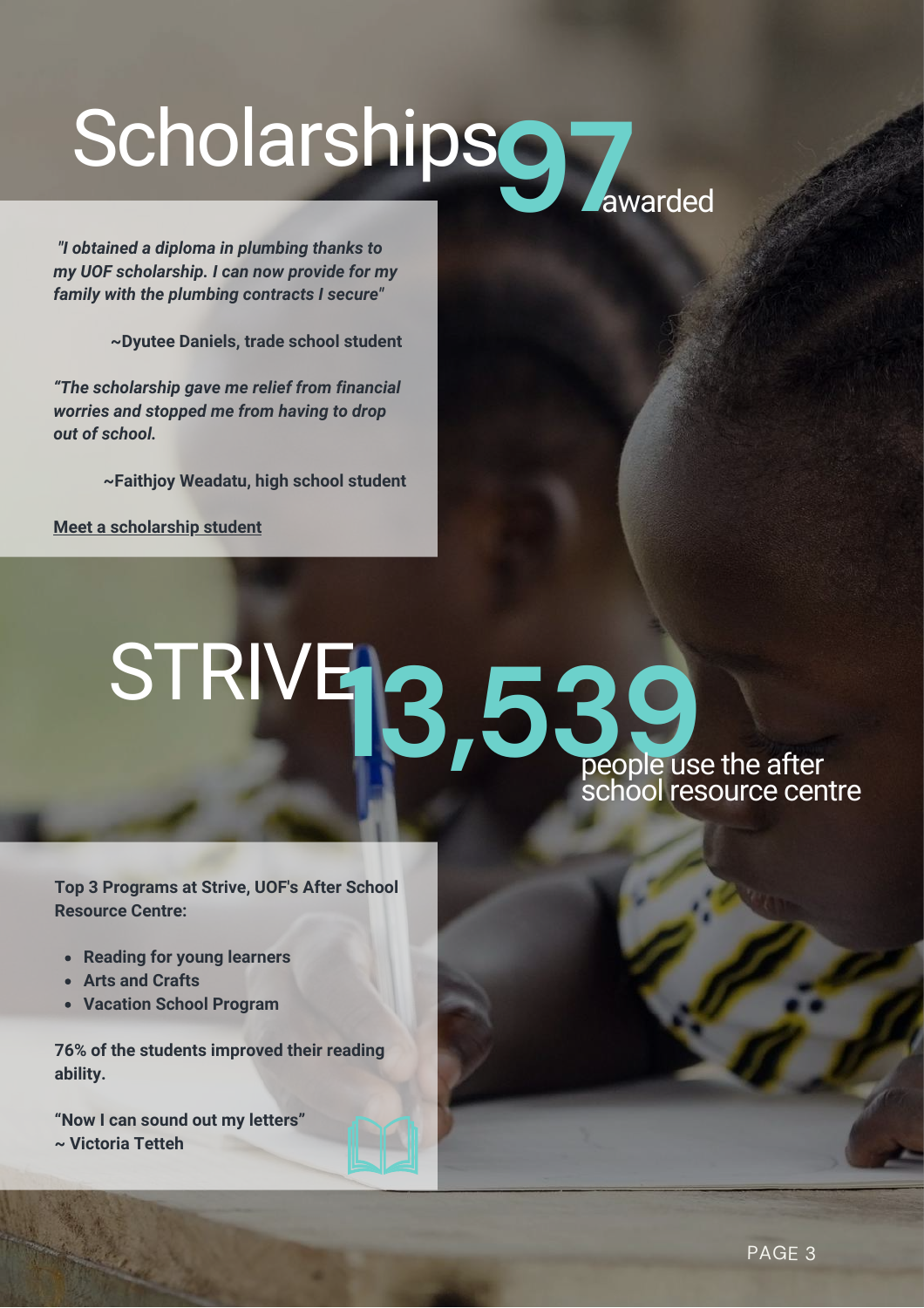## Helping Small Small projects with big impacts

#### JULIE

**Single mother of 3 is given a secure home**

Julie is a source of strength to everyone in her community. We built Julie a house to ensure she has the security and strength she needs to continue helping others. Now her children have a safe place to call home and her community has a provision shop that reduces their transportation costs of going to the market. Less spent on transportation means more money for food, clothing, and education.

**Impact – Financial stability, community building**

#### ALAN

#### **7 year old boy and brother gain a second home**

Alan is an independent young boy. He has to be because he is often left alone while his parents go out each day in search of work. Alan was often found roaming the neighbourhood alone, but now he and his brother Success now spend their days at Strive, UOF's After School Community Centre, where they receive constant attention and a hot lunch every day. Meet Alan in this [video.](https://www.youtube.com/watch?v=Rf4LXD7MFvM)

**Impact – Safety, improved health, access to education**

#### **PRINCESS**

**8 year old girl gains freedom after leg surgery**

For years Princess had a debilitating limp due to a broken leg that didn't heal properly. Princess received the medical attention she needed to straighten her knee and make walking more manageable. Now she can comfortably walk to school, haul her own bath water and share a smile with everyone she meets.

**Impact – Increased mobility, independence**

### FOOTBALL TEAM

#### **Team of 24 adolescents receive football equipment**

The Purpose Football team lacked the resources to practice on a regular basis and compete against other teams. The team was equipped with uniforms, cleats, footballs and entrance fees to tournaments. They now hold their heads high and have a healthy activity to put their energy and hearts into.

**Impact – Sportsmanship, belonging, confidence**

#### COMMUNITY LATRINE

**80 people gain access to a shower/toilet facility**

The people in this community had to use the beach as a toilet and take bucket bathes behind their tin shelters after dark. A two-room shower/toilet facility was built so the community could have privacy and dignity. The beaches are cleaner as well and the greater community appreciates the change.

**Impact: Improved hygiene, dignity**

### SURF CLUB

#### **Youth in fishing community gain economic opportunities through surf tourism**

The youth in Robertsport want a future different from their parents. One where fishing isn't the only way to earn an income. The youth formed an association, acquired a piece of land and now, with the UOF's community's help, infrastructure is being built to support their vision for surf tourism.

#### **Impact – Economic stability, hope, skill acquisition**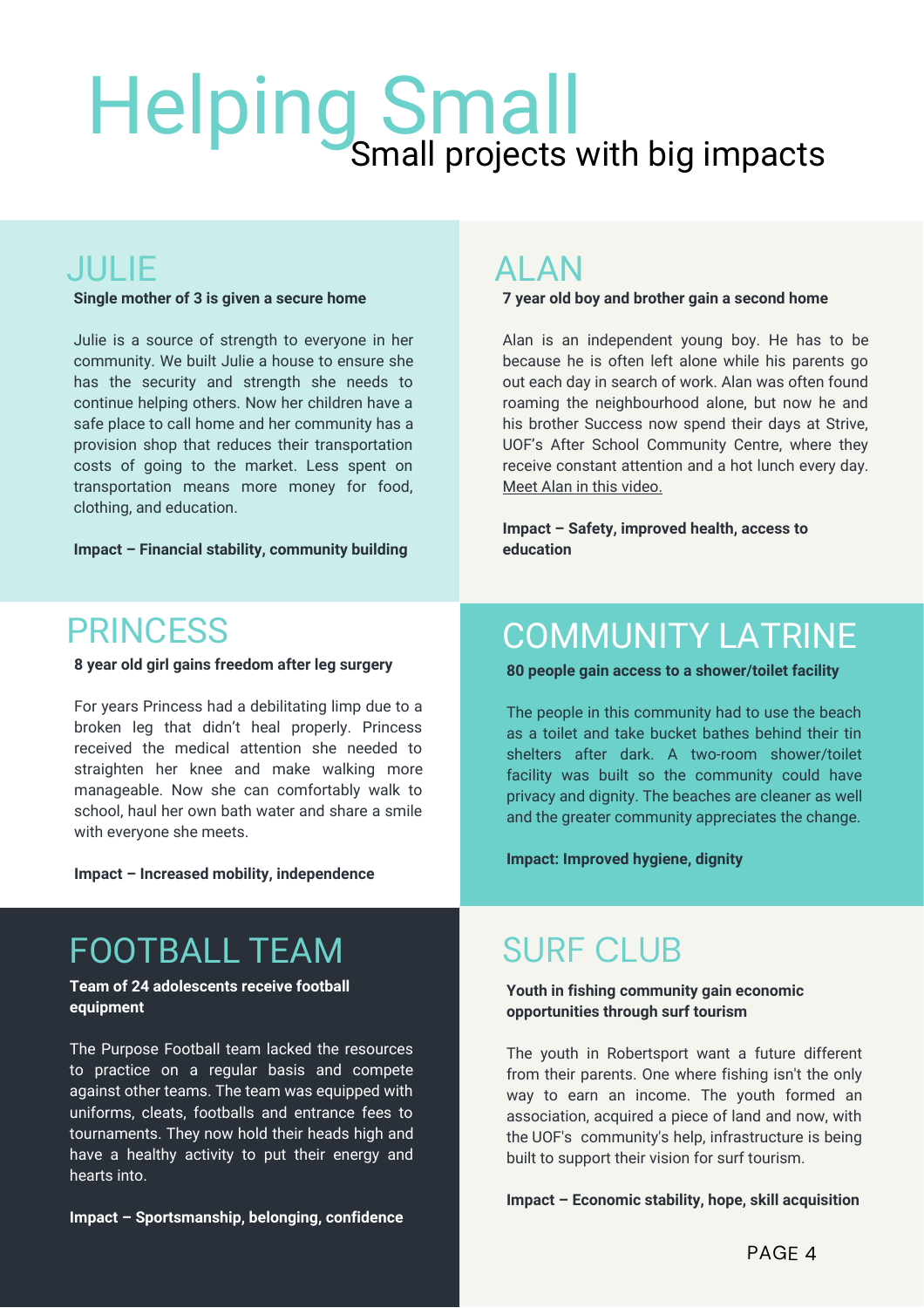# Adult Skills **Training**

- 191 new beekeepers trained
- 593 people reached with extension services
- 9 new communities engaged in beekeeping
- 1774.5 gallons of honey bought
- \$39,925 CAD put back into the hands of honey producers through the purchasing of their honey.
- 209 Hives distributed
- 13 Honey extractors distributed
- 27 Smokers distributed
- 45 Bee suits distributed

Read this story on the success of our [beekeeping](https://reasonstobecheerful.world/beekeeping-liberia-honey-economy/) program.



## **Beekeeping Coconut Oil**

- 615 gallons of coconut oil processed and bought
- \$34,595 CAD put back into the hands of coconut oil producers through the purchasing of their oil.
- 2 New communities trained in the production of coconut oil

Watch this video on coconut oil [production](https://www.youtube.com/watch?v=rjTcx1sNFp4) in Liberia

**\$74, 529 earned by participants**

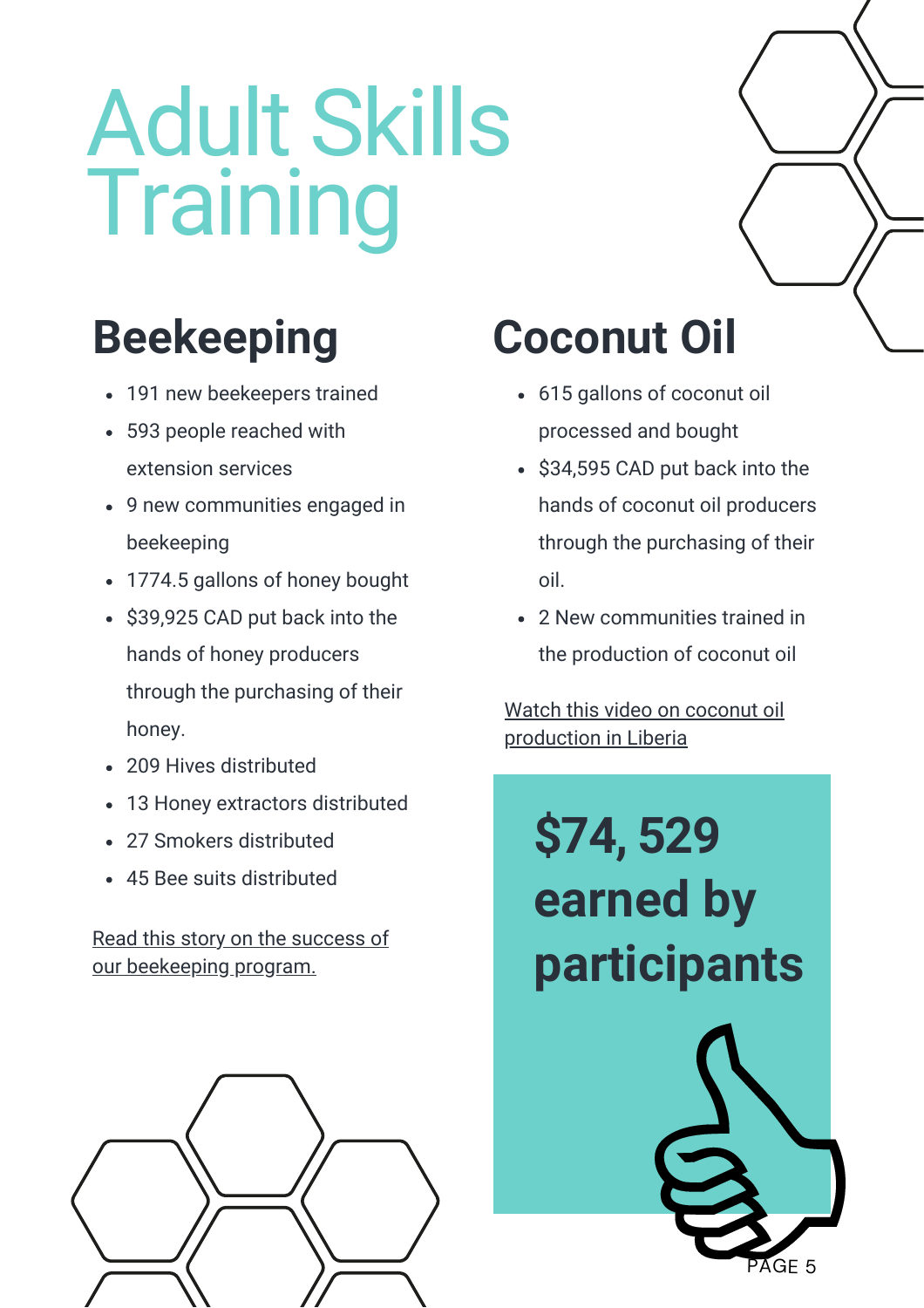# Entrepreneurship

"Thanks to the direct mentorship I was more confident to utilize some new equipment that improved my product."

> ~Levi Martin, Jimmy's Chips

"UOF's Accelerator Program helped me understand how to price my products and set up my business well".

> ~ Bedellah Subah, Liberty Nut Enterprise

| <b>PROJECTS</b>                           | <b>DETAILS</b>                                                                      | <b>OUTCOME</b>                                                       |
|-------------------------------------------|-------------------------------------------------------------------------------------|----------------------------------------------------------------------|
| <b>Business Start Up</b><br>Program       | 5 people gain<br>business start up<br>skills                                        | • On average \$300<br>more per month is<br>earned by<br>participants |
| <b>Business</b><br>Accelerator<br>Program | 5 business owners<br>take a deeper look<br>at their business.                       | $\cdot$ 90% of<br>participants<br>increase their<br>incomes          |
| Product<br><b>Distribution</b><br>Support | Distribution truck is<br>purchased to get new<br>products to market.<br>Watch video | • 7 new businesses<br>gain access to<br>grocery store<br>shelves     |

Universal Outreach believes in creating opportunities that support sustainable progress and impactful connections.